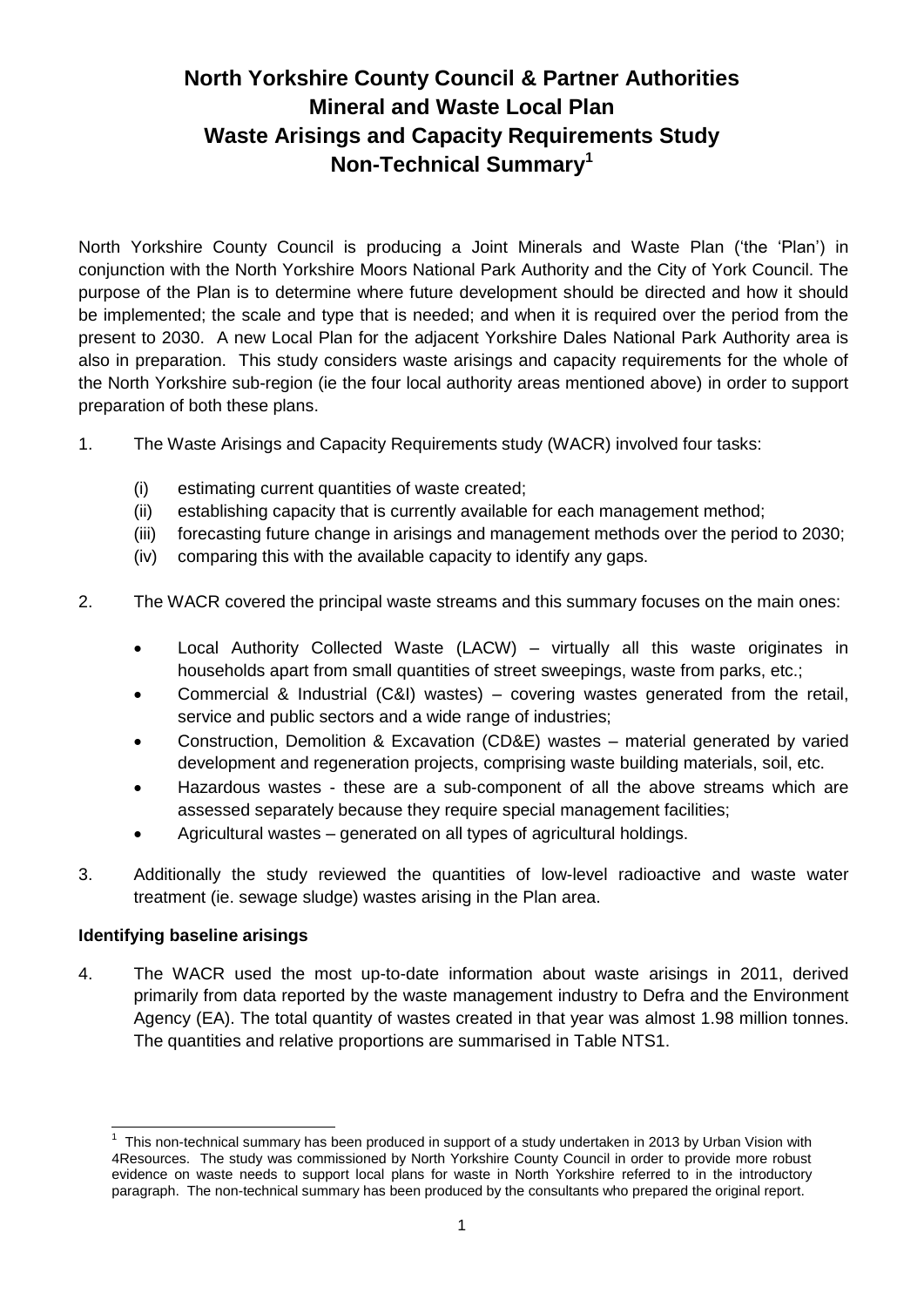# **Table NTS1: Summary of Arisings in the Principal Waste Streams, 2011**

| Wastes            | _ACW    | Commercial | Industrial           | CD&E    | Hazardous |
|-------------------|---------|------------|----------------------|---------|-----------|
| Tonnage (rounded) | 438,600 | 455,600    | 289,600 <sup>2</sup> | 768,800 | 27,000    |
| Proportion        | 22%     | 23%        | 15%                  | 39%     | $1\%$     |

5. Each waste stream was also analysed to identify the proportions that were being recycled, composted, treated, or sent to recovery (energy from waste) or disposal (landfill) sites.

## **Analysing capacity**

6. A list of waste management sites was compiled and the capacity of each was identified from its planning permission or the maximum quantity of waste that it managed in the last six years, taking whichever figure was greater, in order to gain a realistic estimate of potential capacity. Sites were categorised by the waste management function they perform (eg. bulking wastes, separating recyclables, composting, landfill, etc.) and the waste streams they handle. This approach ensures that the comparison of capacity and future management need is undertaken in sufficient detail that any gaps can be identified accurately.

## **Projecting growth**

7. Future waste management capacity requirements over the life of the Plan were modelled using a set of forecasting scenarios that considered different rates of improvement in recycling performance and diversion from landfill as summarised in Table NTS2.

|             | <b>Current recycling</b>                                                                                                           | <b>Maximised recycling</b>                             | <b>Median recycling</b>                                |  |  |  |  |
|-------------|------------------------------------------------------------------------------------------------------------------------------------|--------------------------------------------------------|--------------------------------------------------------|--|--|--|--|
| <b>LACW</b> | All scenarios were based on assumptions consistent with those used<br>by the Waste Disposal Authority's infrastructure procurement |                                                        |                                                        |  |  |  |  |
| C&I         | No change                                                                                                                          | 75% recycled<br>25% of remainder to<br>energy recovery | 50% recycled<br>50% of remainder to<br>energy recovery |  |  |  |  |
| CD&E        | No change                                                                                                                          | 75% recycled                                           | 50% recycled                                           |  |  |  |  |

#### **Table NTS2: Summary of recycling scenario assumptions**

- 8. The approach combined these assumptions with three further scenarios modelling different rates of growth in waste arisings, producing 9 scenarios in all. Growth rates for LACW were consistent with those that informed the Waste Disposal Authority's infrastructure procurement, while those for the other streams used forecasts taken from the Yorkshire & Humberside regional econometric model. All assumptions are therefore derived from sources that inform other planning activity ensuring a consistency of approach.
- 9. The assumptions were then used to forecast the quantity of each waste stream that would be created through the life of the Plan, and how they are likely to be managed in the future.

 $\frac{1}{2}$  This figure excludes wastes managed at restricted user facilities (typically sites that manage their own wastes at source). A large volume of waste from the power generation industry is managed in this way in the Plan area.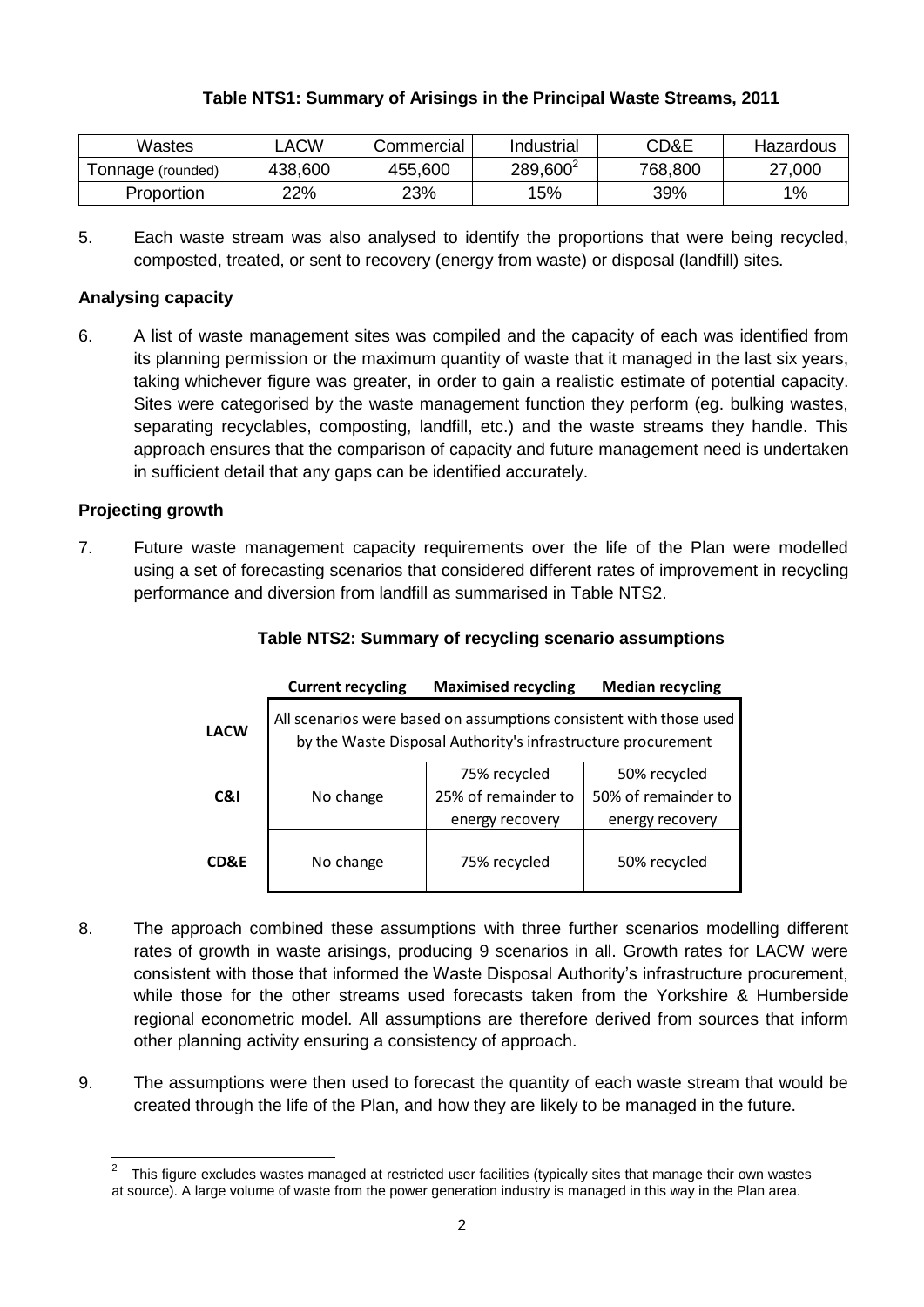## **Gap analysis**

- 10. The culmination of the WACR is a comparison of the current capacity for recycling, treating and landfilling of each waste stream with the predicted quantities that need to be managed in those ways over the period to 2030. The WACR reveals that current LACW recycling performance is *above the average for England* but further improvement will be needed to achieve the national target for 2020. The comparable rate for C&I wastes is *a little below the national average* as estimated by the most recent survey, while the CD&E rate is *closer to the national average* although there is limited accurate data about all aspects of this waste stream. Therefore further improvement in recycling rates is likely to be needed and is expected to occur as waste management practice evolves in response to a range of pressures.
- 11. The identified capacity gaps are summarised in Tables NTS3 and NTS4 are based on the Maximised Recycling and Median Recycling assumptions respectively as shown in the table above. Figures in the table refer to the gap or surplus in annual capacity that is forecast to exist at 2030. Capacity gaps are shown in red text with the negative figures identifying surpluses. In virtually all cases the gaps exist throughout the Plan period, changing in size according to the growth assumptions that were used.

#### **Table NTS3: Summary of Capacity Gaps – Maximised Recycling Scenario**

| <b>MAXIMISED RECYCLING</b>         | <b>NO</b>     | <b>MINIMISED</b> |               |
|------------------------------------|---------------|------------------|---------------|
| (all figures in 000 tonnes)        | <b>GROWTH</b> | <b>GROWTH</b>    | <b>GROWTH</b> |
| <b>Non-inert landfill</b>          | $-147$        | $-151$           | $-121$        |
| <b>Inert landfill</b>              | 63            | 63               | 73            |
| <b>Hazardous landfill</b>          | 7             | 7                | 8             |
| <b>Energy recovery</b>             | $-113$        | $-71$            | $-47$         |
| <b>Specialised incineration</b>    | 13            | 13               | 13            |
| <b>Recycling (mixed wastes)</b>    | 596           | 614              | 754           |
| Recycling (specific wastes)        | -91           | $-91$            | $-91$         |
| <b>Recycling (CD&amp;E wastes)</b> | 247           | 247              | 286           |
| Composting                         | -67           | -67              | -65           |
| <b>Treatment</b>                   | $-29$         | $-32$            | $-17$         |

#### **Table NTS4: Summary of Capacity Gaps – Median Recycling Scenario**

| <b>MEDIAN RECYCLING</b>            | <b>NO</b>     | <b>MINIMISED</b> |               |
|------------------------------------|---------------|------------------|---------------|
| (all figures in 000 tonnes)        | <b>GROWTH</b> | <b>GROWTH</b>    | <b>GROWTH</b> |
| <b>Non-inert landfill</b>          | -147          | -151             | $-121$        |
| <b>Inert landfill</b>              | 144           | 144              | 164           |
| <b>Hazardous landfill</b>          | 7             | 7                | 8             |
| <b>Energy recovery</b>             | $-65$         | $-25$            | 12            |
| <b>Specialised incineration</b>    | 13            | 13               | 13            |
| <b>Recycling (mixed wastes)</b>    | 547           | 569              | 696           |
| <b>Recycling (specific wastes)</b> | $-91$         | $-91$            | $-91$         |
| <b>Recycling (CD&amp;E wastes)</b> | 166           | 166              | 195           |
| <b>Composting</b>                  | -67           | -67              | -65           |
| <b>Treatment</b>                   | $-29$         | $-32$            | $-17$         |

12. Under the Maximised Recycling assumptions the analysis identified two significant gaps in capacity for recycling mixed (LACW and C&I) wastes and CD&E wastes under. In the Median Recycling scenario the lower recycling performance unsurprisingly reduces the shortage of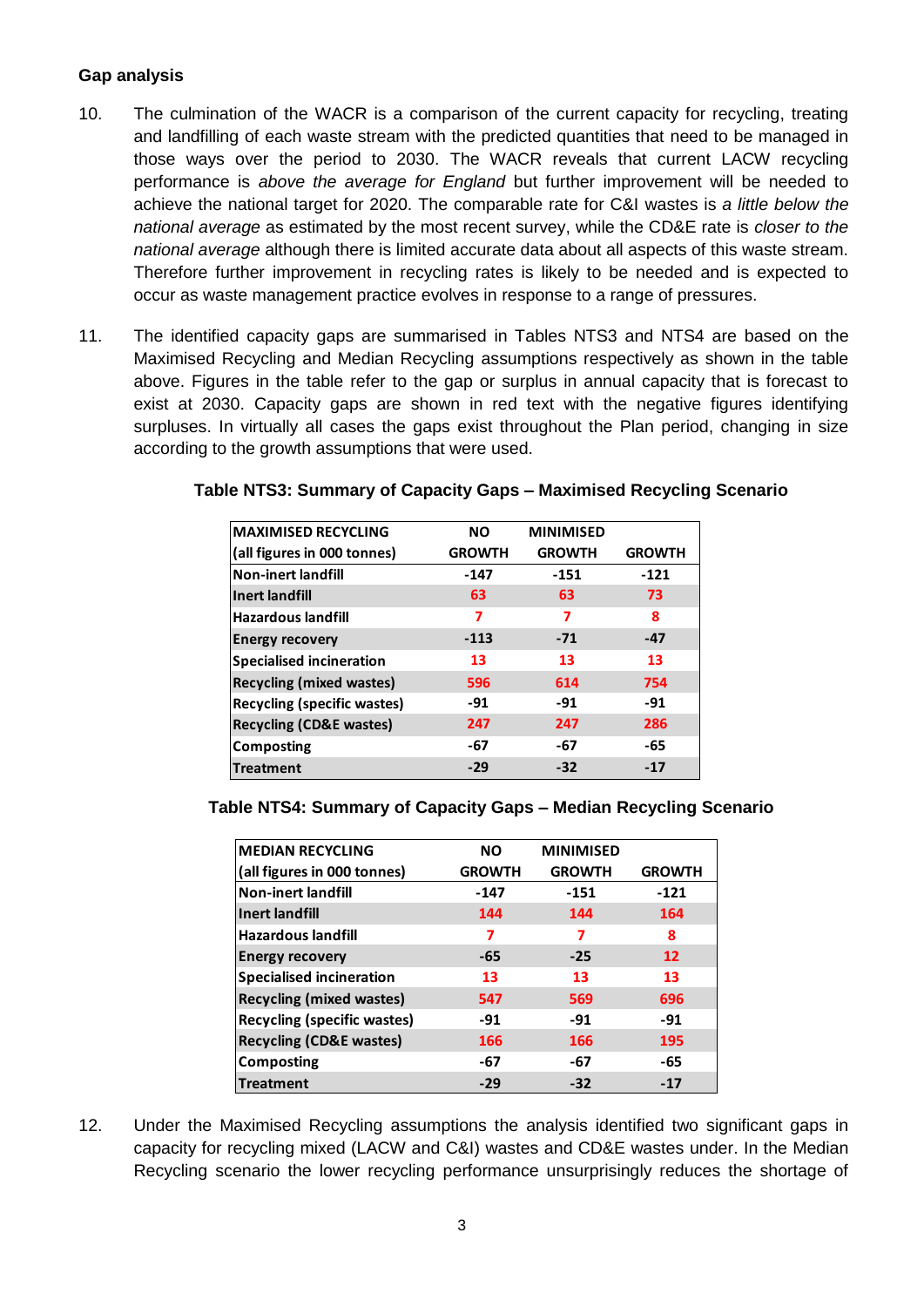CD&E recycling capacity but more landfill capacity is needed as a result. There are also small gaps in two more specialised facilities that are used to manage hazardous wastes.

## **Capacity requirements**

- 13. The requirements derived from the analysis can be summarised as follows:
	- *Disposal for LACW and C&I wastes*: no requirement provided there is continuing but only modest improvement in recycling performance for these streams;
	- *Disposal of CD&E wastes*: a capacity gap develops in the period 2017-2021 under all the forecasts resulting in a shortfall of between 143,600 tonnes and 305,600 tonnes. Increasing the recycling rate will not eliminate the gap but it may be reduced further if inactive landfill sites in the Plan area come back into use or if new development and regeneration projects increase local demand for diverting these wastes from landfill and reprocessing them as secondary aggregate;
	- *Disposal of hazardous wastes*: continued reliance on external landfill capacity is likely because the very small shortfall (<8000 tonnes per year) is unlikely to be enough to make a new local facility economically viable. Landfilling these wastes is managed through a national network of sites and if this solution is adopted the Council will need to contact other authorities where those facilities are located to establish whether capacity will be available through the Plan period;
	- *Energy recovery*: the Allerton Waste Recovery Park (AWRP) plant would, if developed, provide capacity for dealing with LACW and may offer some additional capacity to manage C&I wastes. Any moderate increase in the quantity of the latter that are sent for energy recovery (which does not occur at present) would require a single new facility with a capacity of 50,000 tonnes;
	- *Specialised incineration*: this capacity may be required to dispose of hazardous or agricultural wastes. The level of waste produced within the Plan area needing this specialised disposal method may be sufficient to make a small local facility economically viable. However there is no certainty this will happen and therefore the Council could continue to rely on existing capacity in other authorities, subject to confirming it will be available by consulting other planning authorities;
	- *Recycling of construction and demolition wastes*: the WACR identified a maximum 286,000 tonne gap. As noted above, growth in regeneration activity could reduce the need to landfill these wastes but it would require even more local recycling capacity unless a significant proportion of the material can be recycled where it is created;
	- *Mixed household and business waste recycling*: this is the largest capacity gap (possibly as much as 750,000 tonnes of capacity) which includes capacity for separating mixed recyclable wastes and that for re-processing them into secondary products. The latter is currently filled by exporting separated recyclable materials (paper, glass, plastics, etc.) to facilities in other authorities that serve regional or national catchments. The Council may continue to rely on this capacity provided consultation with other authorities confirms it will be available through the Plan period, however the implied significant level of exports does not help to deliver net self-sufficiency and the Council might instead ensure the Plan provides for an additional element of local capacity;
	- *Specialised recycling facilities*: these facilities only handle specific materials such as scrapped vehicles, metals, tyres, waste electrical and electronic equipment, but the WACR indicates there is adequate capacity in the Plan area already;